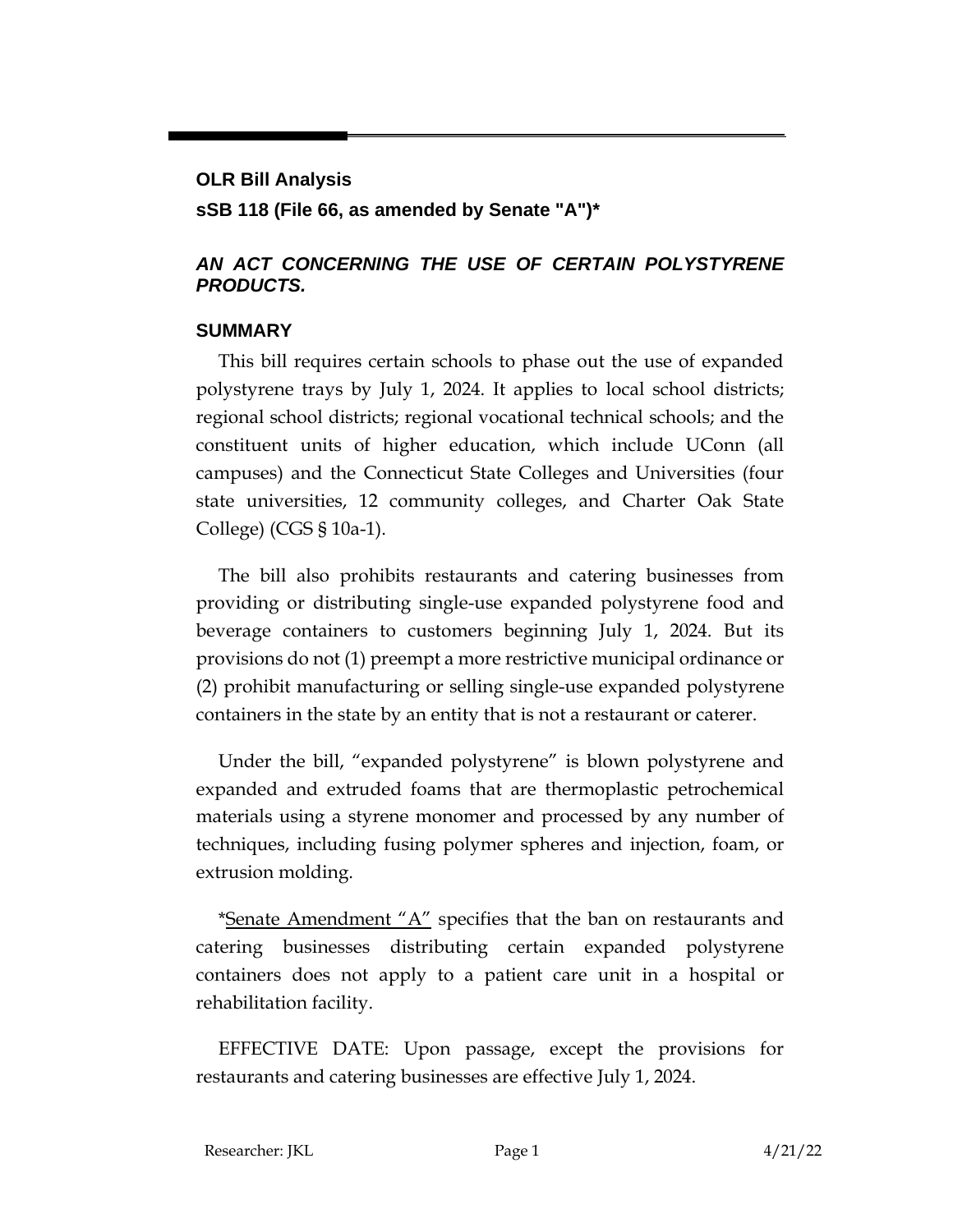### **EXPANDED POLYSTYRENE TRAYS IN SCHOOLS**

The bill does the following in relation to polystyrene trays in schools:

- 1. requires each local school district, regional school district, regional vocational technical school, and constituent unit of higher education to develop a plan by July 1, 2023, to discontinue the use of expanded polystyrene trays;
- 2. calls for the plans to require the districts, schools, and constituent units to (a) discontinue use of the trays by July 1, 2024, and (b) prepare to end or amend any purchasing contracts for the trays by July 1, 2023; and
- 3. exempts a district or school that stops using these trays before July 1, 2023, from having to develop a plan.

# **SINGLE-USE EXPANDED POLYSTYRENE CONTAINERS FOR RESTAURANTS AND CATERERS**

### *Prohibition*

Beginning July 1, 2024, the bill bans restaurants and caterers from providing or distributing single-use expanded polystyrene food and beverage containers to customers. It exempts from the ban containers (1) filled and sealed before being received by a restaurant or caterer that are sold to customers or (2) used by a butcher or store to hold raw meat. The bill also specifies that the ban does not apply to a patient care unit in a hospital or rehabilitation facility.

Under the bill, a "restaurant" is a space in a suitable and permanent building that is kept, used, maintained, advertised, and held out to the public as a place where meals are regularly sold to the public (CGS § 19a-342). A "caterer" is a business involved in (1) selling or distributing food or drink prepared in bulk in one location for retail service in another location or (2) preparing and serving food in a venue that is not under the caterer's control (CGS § 19a-36g).

## *Penalties and Enforcement*

The bill requires that the owner or operator of a restaurant or caterer that violates the ban receive a warning for a first violation, \$200 fine for

Researcher: JKL Page 2 4/21/22